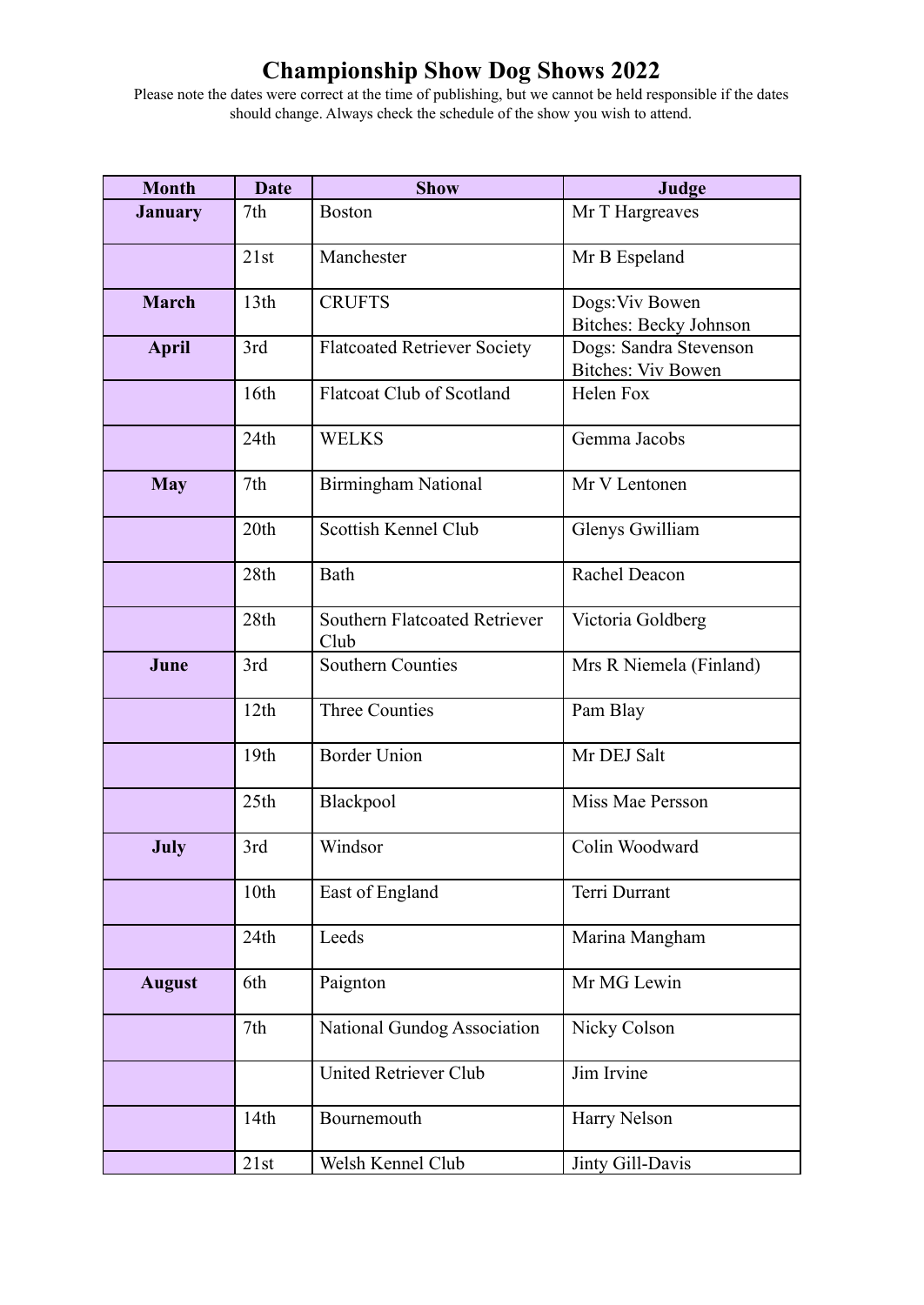# **Championship Show Dog Shows 2022**

Please note the dates were correct at the time of publishing, but we cannot be held responsible if the dates should change. Always check the schedule of the show you wish to attend.

|                  | 28th | Driffield                 | Chris Whitmore                                          |
|------------------|------|---------------------------|---------------------------------------------------------|
| <b>September</b> | 4th  | City of Birmingham        | <b>Martin Phillips</b>                                  |
|                  | 11th | Richmond                  | Mrs K Moores                                            |
|                  | 18th | Darlington                | Jan Egginton                                            |
|                  | 24th | <b>Belfast</b>            | Tom Johnston                                            |
| <b>October</b>   | 1st  | Scottish Kennel Club      |                                                         |
|                  | 7th  | South Wales               | Melanie Salt                                            |
|                  | 12th | Gundog Society of Wales   | Mr AMCK McKiernan                                       |
|                  | 27th | <b>Midland Counties</b>   | Ann Youens                                              |
| <b>November</b>  |      | <b>NEFRA</b>              | Dogs: Mandy Romeo-Dieste<br><b>Bitches: Frank Whyte</b> |
|                  | 12th | Gundog Breeds of Scotland |                                                         |
| <b>December</b>  | 11th | Ladies Kennel Association | Kelly Holland                                           |

### **Flatcoated Retriever Breed Only Open Shows for 2022**

**Northern England Flatcoated Retriever Association** May 2022 Judge: To be announced

> **Flatcoated Retriever Society** June 2022 Judges : To be announced Bitches: To be announced

#### **Flatcoated Retriever Club of Scotland**

October 2022 Judge: To be announced

#### **Southern Flatcoated Retriever Club**

December 2022 Judge: Miss S Egginton